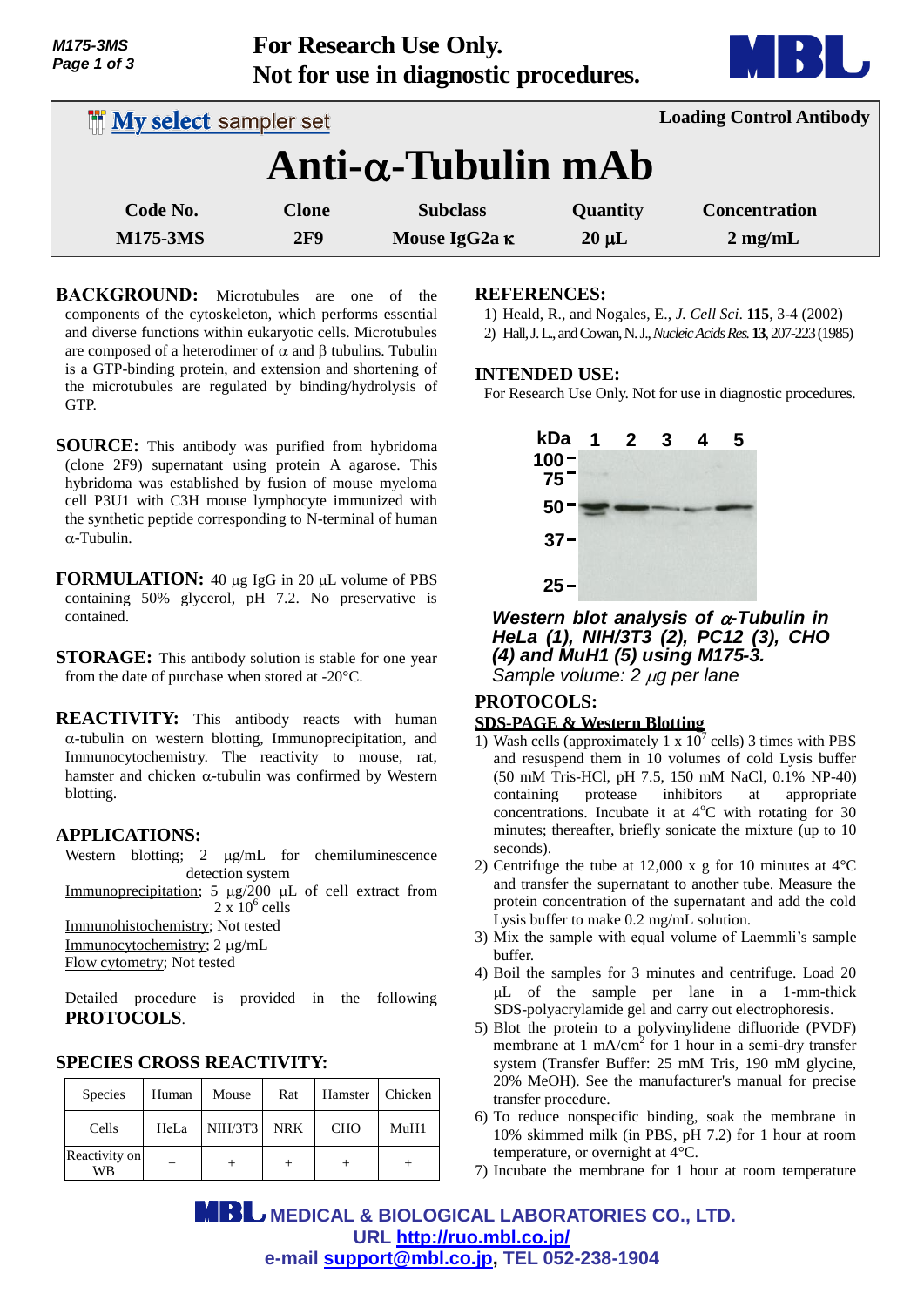with primary antibody diluted with PBS (pH 7.2) containing 1% skimmed milk as suggested in the **APPLICATIONS**. (The concentration of antibody will depend on the conditions.)

- 8) Wash the membrane with PBS-T [0.05% Tween-20 in PBS] (5 minutes x 3 times).
- 9) Incubate the membrane with 1:10,000 HRP-conjugated anti-mouse IgG (MBL; code no. 330) diluted with 1% skimmed milk (in PBS, pH 7.2) for 1 hour at room temperature.
- 10) Wash the membrane with PBS-T (5 minutes x 3 times).
- 11) Wipe excess buffer off the membrane, and incubate membrane with appropriate chemiluminescence reagent for 1 minute.
- 12) Remove extra reagent from the membrane by dabbing with a paper towel, and seal it in plastic wrap.
- 13) Expose the membrane onto an X-ray film in a dark room for 5 minutes. Develop the film under usual settings. The conditions for exposure and development may vary.

(Positive controls for Western blotting; HeLa, NIH/3T3,



*Immunoprecipitation of*  $\alpha$ *-Tubulin from HeLa with mouse IgG2a isotype control (1) or M175-3 (2). After immunoprecipitated with the antibody, immunocomplexes were resolved on SDS-PAGE and immunoblotted with anti-- Tubulin polyclonal antibody (MBL; Code no. PM054).* 

#### **Immunoprecipitation**

- 1) Wash cells (approximately 1 x  $10^7$  cells) 3 times with PBS and resuspend them in 1 mL of cold Lysis buffer (50 mM Tris-HCl pH 7.5, 150 mM NaCl, 0.05% NP-40) containing protease inhibitors at appropriate concentrations. Incubate it at 4°C with rotating for 30 minutes; thereafter, briefly sonicate the mixture (up to 10 seconds).
- 2) Centrifuge the tube at 12,000 x g for 10 minutes at  $4^{\circ}$ C and transfer the supernatant to another fresh tube.
- 3) Add primary antibody as suggested in the **APPLICATIONS** into 200  $\mu$ L of the supernatant. Mix well and incubate with gentle agitation for 60-120 minutes at  $4^{\circ}$ C. Add 20 µL of 50% protein A agarose beads resuspended in the cold IP buffer (10 mM Tris-HCl pH 8.0, 500 mM NaCl, 0.1% NP-40). Mix well and incubate with gentle agitation for 60 minutes at  $4^{\circ}$ C.
- 4) Wash the beads 3-5 times with the cold Lysis buffer (centrifuge the tube at 2,500 x g for 10 seconds).

5) Resuspend the beads in 20  $\mu$ L of Laemmli's sample buffer, boil for 3-5 minutes, and centrifuge for 5 minutes. Use 20 L/lane for the SDS-PAGE analysis. (See **SDS-PAGE & Western blotting**.)

(Positive control for Immunoprecipitation; HeLa)



*Immunocytochemical detection of*   $\alpha$ -Tubulin in HeLa using M175-3. Green: anti- $\alpha$ -Tubulin Blue: DAPI counter stain

#### **Immunocytochemistry**

- 1) Culture the cells in the appropriate condition on a glass slide. (for example, spread  $1 \times 10^4$  cells for one slide, then incubate in a  $CO<sub>2</sub>$  incubator for one night.)
- 2) Wash the glass slide 2 times with PBS.
- 3) Fix the cells by immersing the slide in PBS containing 4% paraformaldehyde for 10 minutes at room temperature.
- 4) Wash the glass slide 3 times with PBS.
- 5) Immerse the slide in PBS containing 0.2% Triton X-100 for 10 minutes at room temperature.
- 6) Wash the glass slide 2 times with PBS.
- 7) Add the primary antibody diluted with PBS containing 2% FCS as suggested in the **APPLICATIONS** onto the cells and incubate for 30 minutes at room temperature (Optimization of antibody concentration or incubation condition are recommended if necessary.)
- 8) Wash the glass slide 2 times with PBS.
- 9) Add 100 µL of 1:500 Alexa Fluor® 488 conjugated anti-mouse IgG (Invitrogen; code no. A11001) diluted with PBS onto the cells. Incubate for 30 minutes at room temperature. Keep out light by aluminum foil.
- 10) Wash the glass slide 2 times with PBS.
- 11) Counter stain with DAPI for 5 minutes at room temperature.
- 12) Wash the glass slide 2 times with PBS.
- 13) Wipe excess liquid off the slide but take care not to touch the cells. Never leave the cells to dry.
- 14) Promptly add mounting medium onto the slide, then put a cover slip on it.

(Positive control for Immunocytochemistry; HeLa)